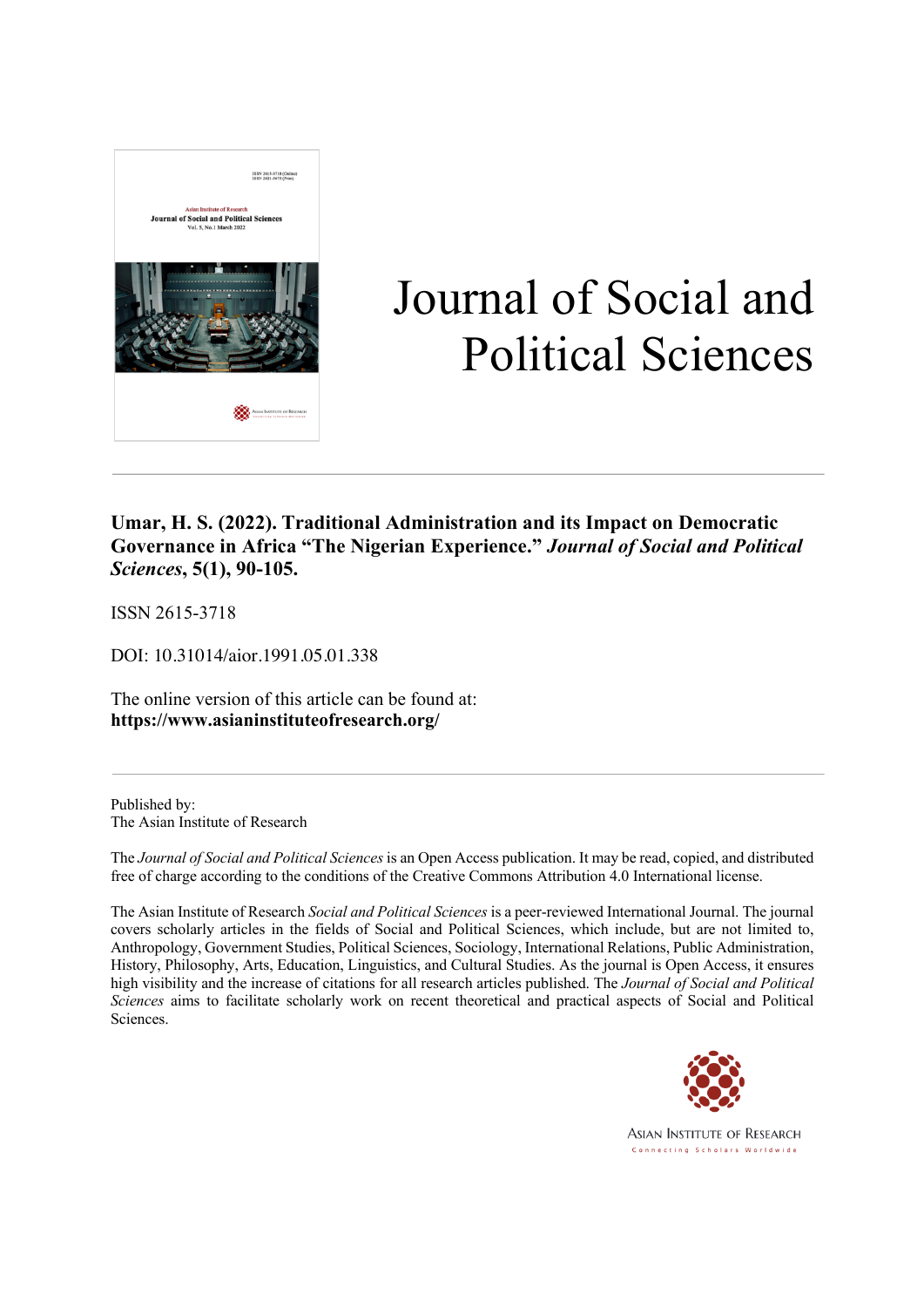

## Traditional Administration and its Impact on Democratic Governance in Africa "The Nigerian Experience"

Hassan Said Umar<sup>1</sup>

<sup>1</sup> Department of Public Administration, Faculty of Management Sciences, University of Abuja, PMB 117 Airport Road, Abuja. Tel: +2348033501072, Email: hassbanna@gmail.com

#### **Abstract**

Democratic governance is undoubtedly adjudged to be the most acceptable instrument through which people can be better served and administered for sustainable development. Even though traditional institution has been the indigenous governance instrument long before the advent of modern democracy, it is a framework that survived and believed to have tremendous impacts on the modern democratic process and governance in Nigeria. This paper therefore examines the relationship inherent between the traditional institutions and the modern democratic process of governance in Africa with particular reference to Nigeria. The research is a survey type which relies on available literature on governance, close observations and discussion with intellectuals and experts on governance generally. The paper finds a close relationship between the traditional administration and the democratic governance processes in Nigeria. This relationship by way of impacts on democratisation process is seen in the following ways; despotic disposition to leadership, personalisation of the instruments of governance, apparent disregard for constitutional limitations of tenure, masculinisation of leadership, class domination and promotion of political hegemony. The paper concludes that there is a dominance of such traditional administration values among Nigerian politicians and leaders. The paper recommends a systemic restructuring, systematic but aggressive mass reorientation and sensitisation about the true democratic culture and value as against the old order, promotion of equal opportunities for all, mass literacy campaign against despotism and personalisation of instruments of governance, promotion of transparency and accountability amongst others, for good governance and sustainable development.

**Keywords:** Traditional Institution, Democracy, Governance, Accountability

#### **1. Introduction**

The issue of governance and the complexity surrounding public administration remains a recurring phenomenon in any discuss affecting human organisation, civilisation and development. Typical of these complexities is the control of the commonwealth, transparency, accountability and gender equality for the good of all. Modern states and nations transcended through different stages and models of governance from the communal, feudal and what was later known as economic socialism or even capitalism before settling for democracy. Democracy is a system that places consensus over control.

The feudal stage of state formation witnessed a clear exploitation and personalisation of both human and land resources to consolidate political hegemony of the ruling class oligarchy. From the communal period to the stage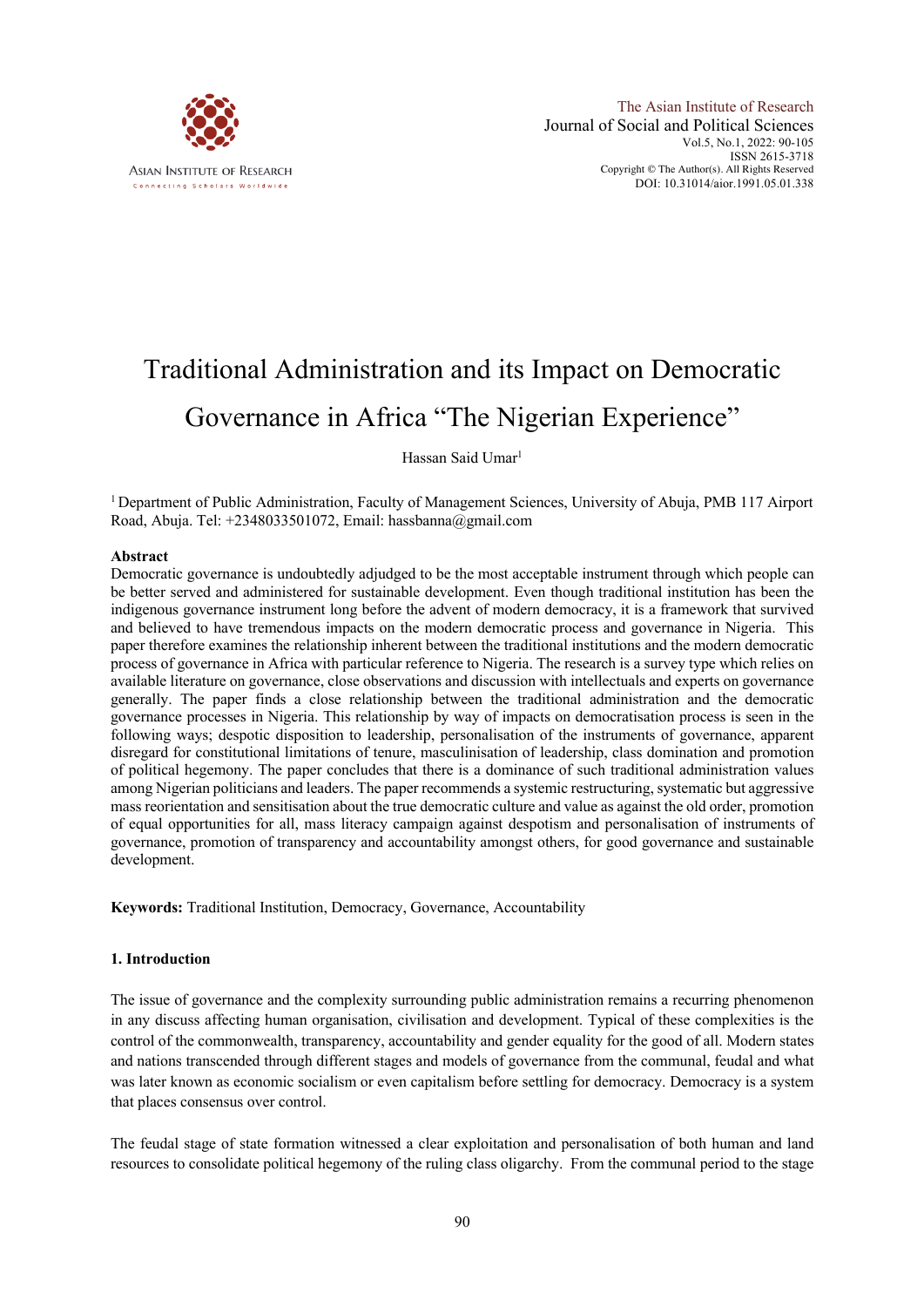of capitalism, societies were governed under a system better described as tendentious human exploitations, since the supreme interest is that of promoting the self-serving interest of the ruler through land and territorial expansions. This to a large extent facilitated the political and economic strength of the rulers. The organisation of traditional institutions that emerged thereafter was structured along this land ownership and flamboyant power display structure resulting in human labour and exploitations for the comfort of the ruling class. It is worthy of note that the traditional governance system has survived different phases of human development history, covering trans-Atlantic trade in slave period, the sub Saharan slave trade, the indirect rule system and even postindependence Nigeria. The traditional institution remained very powerful in the governance process in those periods, until late seventies. The Nigerian state under military governance came up with some structural reforms that tinkered with the powers and roles of the traditional institutions. Although the institutions did not start losing its administrative powers under the military but long before the political independence, in fact its weakness started with colonisation policy of the British imperialist.

The administrative powers of traditional rulers witnessed gradual usurpation through the policy of indirect rule. This gradual but calculative power smuggling got to its climax when the role of traditional rulers was officially detached from the mainstream political leadership after the Nigerian political independence, precisely in 1999 when the military was to transfer governance to elected officials. However, the institutions, actively or passively retain considerable if not substantial level of relevance and influence in the democratization process in Nigeria for two fundamental reasons. Firstly, their proximity to the populace that provides legitimacy to democratic governance through a competed electoral mandate. Secondly, the democratically elected leaders of various positions emanate from the same traditional society; the elected official recognises the value of his culture and therefore unwittingly submits his loyalty to the custodian of such tradition and cultural values (Crowder, 1970). Again, the modern Nigerian state was under the traditional institutions before colonization, the people were administered under the umbrella of large political organizations such as the Fulani Emirate in the North, the kingdoms or empires in the Yoruba land (west) and Benin (Midwest), village system in Igbo land (south east) and the extended family system in the East of the Niger. Indigenous institutions in all these places mentioned were governed and administered through the instrumentality of customary laws. These laws are still respected and valued by the Nigerian politicians.

The post-colonial Nigerian state and governance system is patterned along the western institution of governance which remains undoubtedly at odds with the traditional cultures and normative values of the indigenous politicians and bureaucrats. This is why a public official displays fragmented loyalty, what Riggs (1964) described as formalism and social overlap in the prismatic society. The situation where a public official, elected or appointed, embodied and driven by his cultural values in the discharge of public responsibility is unacceptably abnormal in an ideal democratic situation. The consequential outcome is what Riggs referred to as nepotism and other impartial disposition of the public official when allocating public values. A package of attributes of power display structure of the traditional governance is found sufficiently manifest in the democratic leadership style of modern Nigeria. This paper is primarily concerned with clear analysis of the traditional institution of governance and the relationship it has with the democratization process and leadership structure and resource management in Nigeria. It is expected that the two systems operate to complement one another for a sustainable development.

This paper is an explanatory one that utilised the experiences of intellectuals who have considerable research interest in the area of governance and development as it affect Nigeria social political development. A robust discussion and interrogative assessment were made to determine the nature of relationship of the systems of governance and identifiable constraints to sustainable development. This is in addition to analysis of literature and personal observations by the writer on the relationship between the two institutions.

#### **2. Conceptual Analysis**

Traditional institution refers to the indigenous instruments by which various communities organised themselves and managed their affairs long before the advent of British colonial rule (Dorward, 1969). This is to say that traditional institution represents the system of politics and leadership operated by various ethnic groups before and even after the British authorities came to implement the indirect rule policy that gradually composed the various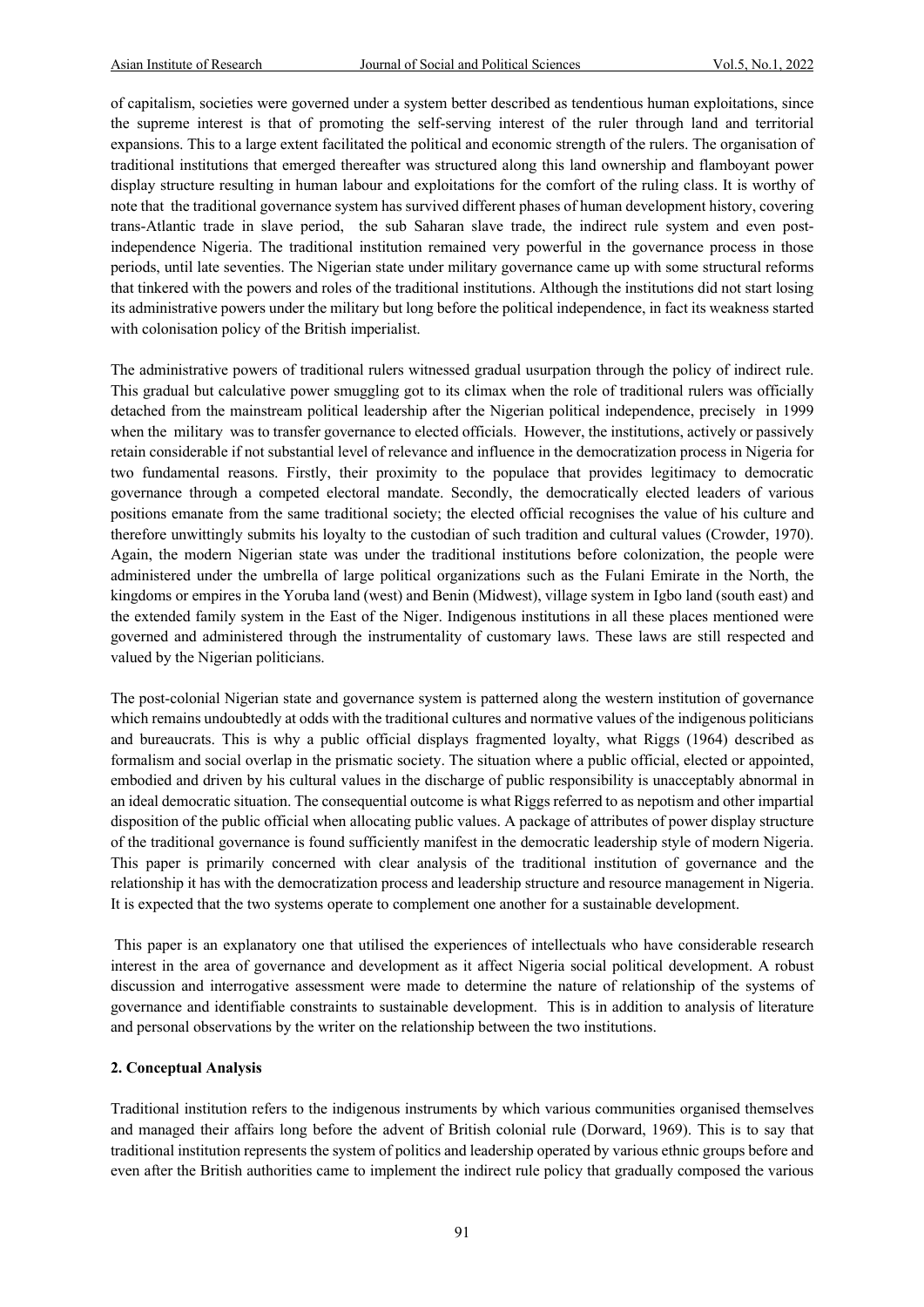units into one entity and into modern democratic society. The traditional institutions provide the premise upon which the indirect rule system thrived. This is largely due to the submissiveness of the people to their rulers in some parts of Nigeria. The indigenous government was considered a platform to orchestrate the imperialist agenda in view of the smooth command structure and powers of the rulers. The British colonial authority beckoned on the traditional office holders to assist in colonial administration because they believed that the best avenue for reaching the various colonial subjects was through the traditional rulers who enjoy unalloyed respects from their subjects.

Furthermore, the traditional institution can be seen as the entire traditional framework put in place for the day to day running of the affairs of the various indigenous communities. These various structures were at their peaks in the pre-colonial era of Nigeria but gradually lost substantial direct influence to the imperialist (Bamitale, 2016)

What then is Traditional Authority? Tradition is meaningless without the authority of local chiefs. It is the traditional authority that gives meaning to tradition. Traditional authorities contain the features of leadership structures and positions of authority and support; they are recognized in terms of customary law and sometimes by statue, and part of the societal organization of customary society, which observes a customary way of living and its laws (Bendel 1979). For the traditional leadership therefore, is the group referred to as traditional leaders or "tribal" leaders/rulers. They are individuals occupying communal political leadership positions sanctified by cultural values, and enjoying the legitimacy of particular communities to direct their affairs. Their basis for legitimacy is the tradition, which includes a whole range of inherited culture and way of life, a people's history, moral and social values and the traditional institutions, which survive to serve those values. Traditional ruler on the other hand is seen as ..

*the head of an ethnic group or clan who is the holder of the highest primary executive authority in an*  indigenous polity, or who has been appointed to the positioning in accordance with the custom and *tradition of the area concerned by the instruments or order of the state government and whose title is recognised as a traditional ruler title by the government of the state*(Ola and Tonwe, 2009: 174)

The running of the various traditional administrations of the different ethnic groups across the country was in the hands of the traditional rulers. The traditional rulers are therefore the divinely ordained individuals chosen by their people to administer the affairs of their respective domains in accordance to their customs and traditions. The traditional rulers are the paramount authority or natural ruler in any given community (Skinner, 1968). They provide a system of administration from which law and order came and provided a stable system of governance. Various ethnic groups have varied ways of selecting their rulers. For instance, in the Yoruba land of South western Nigeria, the Oba is appointed after the due process had been followed, with the choice of the Oba confirmed by the Ifa oracle. The confirmed Oba is expected to be a living repository of the history, culture and tradition of the throne, people and race; including their relationship with neighbours.

#### **3. Features of Traditional Institution**

The characteristics of the traditional ruler/ institution include:

- i. Use of Force
- ii. Separation of power/Checks and balances (in some parts of Nigeria)
- iii. Prodigality
- iv. Monopoly of power
- v. Absolute Power
- vi. Gender discrimination
- vii. Unity of belief

#### **Use of Force**

The use of able young men for personal security guards has become paramount for every one vested with one form of power or the other. This is one of the fragmentations of the Nigeria traditional institution inherited by the leaders in modern democratic governance, it is a trend one hardly notices in a developed democracy. This is well portrayed in the sense that just like the traditional rulers especially in the Yoruba land where they are called "esho",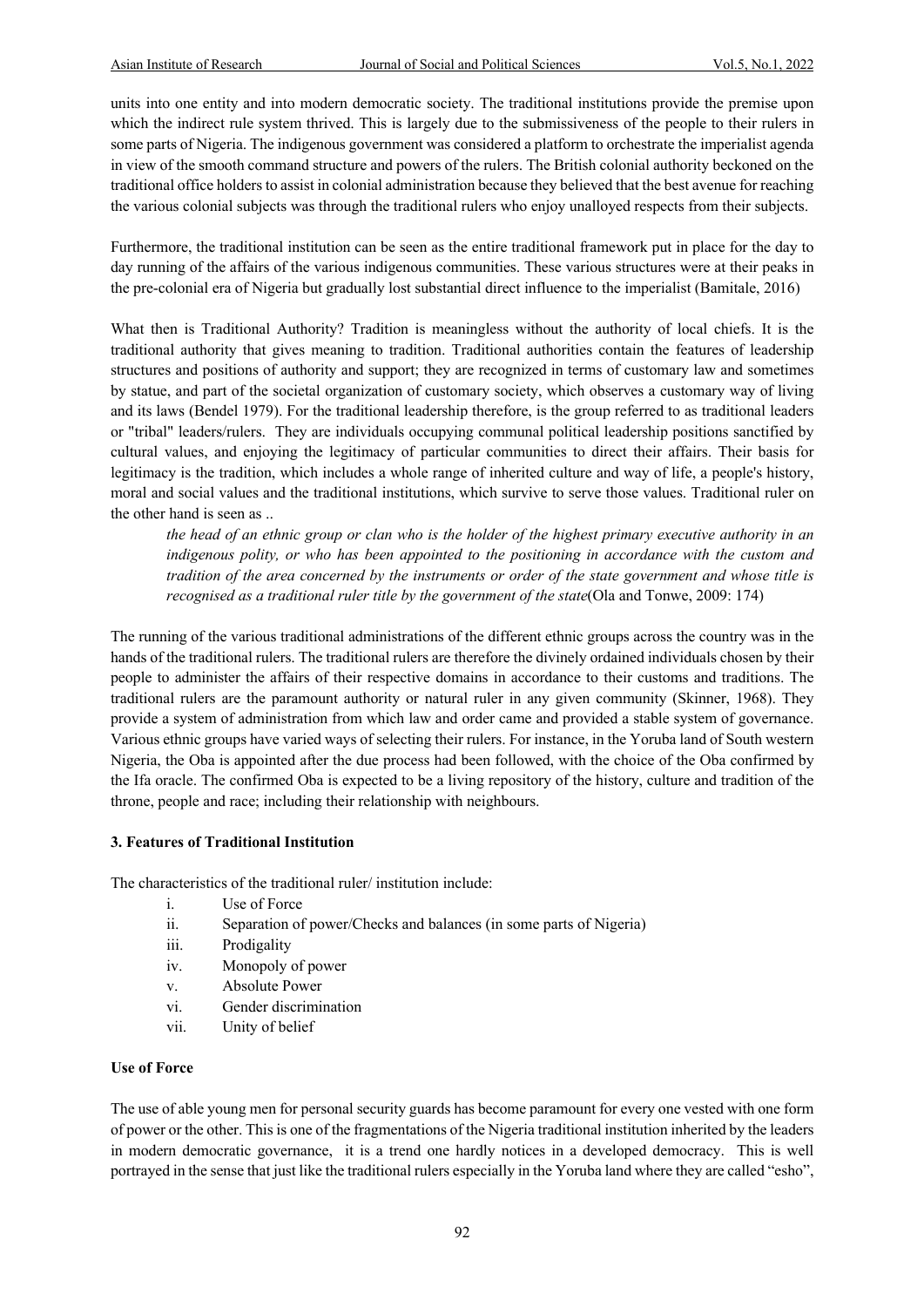the modern democratically elected leaders flood themselves around with security agents and body guards around probably because they feel insecure or as a display of power and wealth targeted towards intimidating oppositions.

#### **Separation of Power/Check and Balances**

Even though separation of power universally forms part of the basic features of democracy, the doctrine was also eminent in some traditional institutions like in the Benin kingdom and old oyo empire where absolute power was not allowed to be vested in an individual (oba), hence the sharing of power to the Oyo-mesi and the Ogboni cult. This has helped to plant such a mindset against absoluteness of power in an individual.

#### **Prodigality**

It is so clear that the Nigerian politicians who are elected by their people for good governance most times subvert the good will to serve personal interest. This is evidenced by the incessant report of public treasury looting and corruption for personal comfort.

In the traditional institution, mechanisms were noticeably not put in place to really check rulers on their spending habit and that is why only those in the reach of power that own the finest houses and best of properties in the society, the same trend or even worse is found among the modern Nigerian politicians, they spend flashily, squander and save excessively even in foreign banks probably saving for an unknown posterity while the masses can barely survive the present.

#### **Monopoly of power**

Monopoly of power was dominant in the various traditional institutions. This is because power is often made hereditary, power is ascribed to particular clan, or family and this trend is playing out in the democratisation enterprise in Nigeria as they hold tight to power and then pass to their children as in the case of the Sarakis' family of Kwara state or to a close affiliate as in the case of Bola Tinubu and Babatunde Fashola of Lagos state and Ibrahim Idris and Captain Idris Wada of Kogi State.

#### **Absolute power**

Traditionally, in some societies power is vested on one person. Even though the constitution does not allow absolute power, certain politicians still pose as though they have been vested with all the powers of the (judiciary, legislature, and executive). This is made glaring in the mode of interference beyond their jurisdiction. In reality, the system of separation of powers remains a tantalising mirage, the more you look the less you see it functionally operational. The executive most times manipulate and make other arms of government subservient to them.

#### **Gender discrimination**

The traditional African societies give women no leadership consideration or decision making powers. Women are regarded as mere tools for the satisfaction and comforts of men. Leadership responsibility is traditionally a birth right of the men only. This belief still finds prominence in many African societies despite the campaign against gender discrimination. Except in few African states that recently produced female presidents, almost all African states were governed by men. In fact, the local politics is worst, since inception, Nigerian has never produced a female leadership at federal, state or at the parliament except once through the instrumentality of the executive. This trend no doubt one the legacies of the traditional institutions.

#### **Cultural Socialisation of Belief**

In the various traditional institutions, regard is given to one deity or the other to confirm choices and decisions to be taken. This same trend is eminent among the modern politicians as over 90% of them endeavour to consult a supreme power or the other Pastors, Imams, among others as a backup for their aspirations and career. Everyone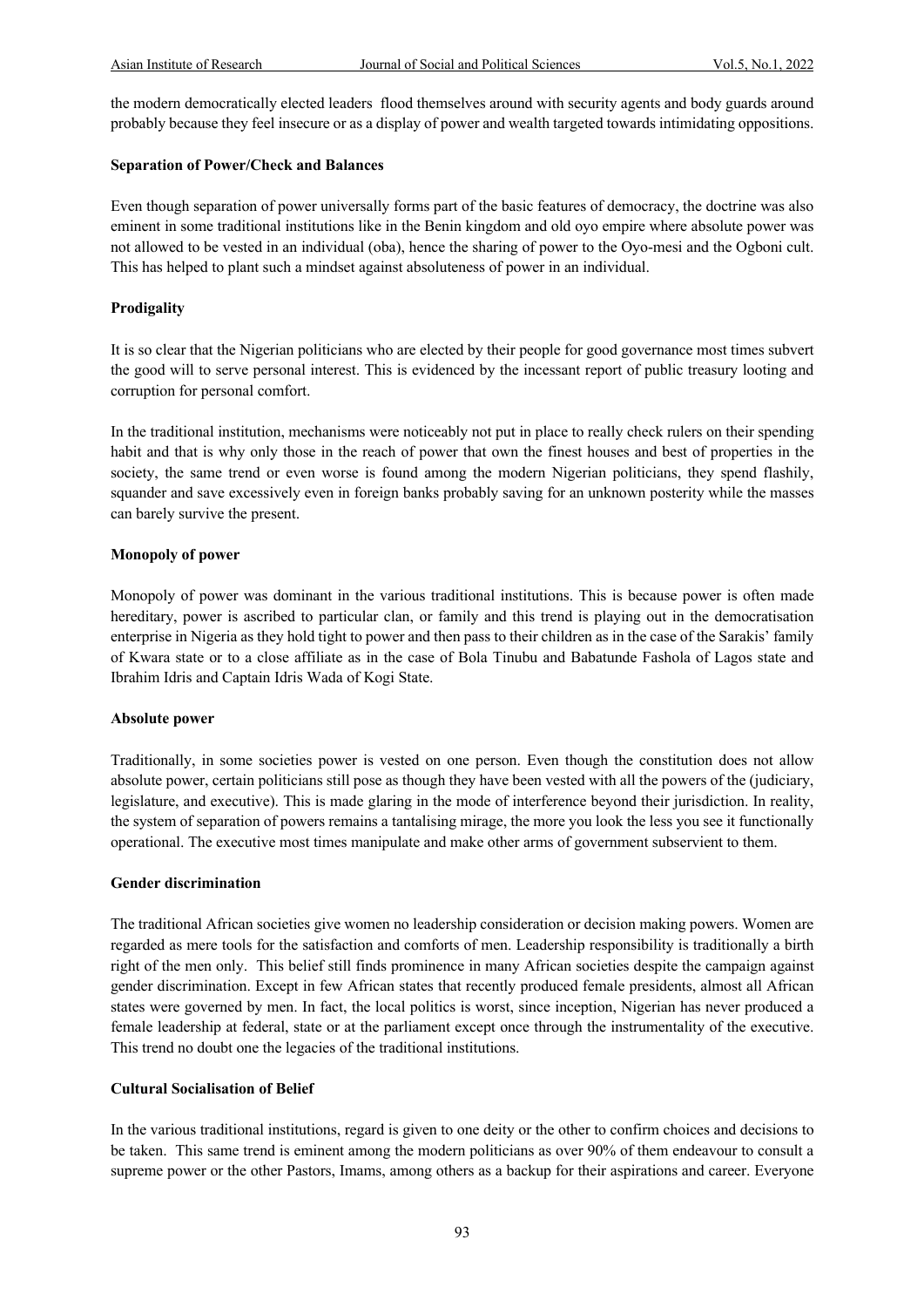in this part of the globe directly affiliates with one religion or the other which brings thin lines between politics and religion unlike in some developed countries where religion has no direct influence on politics. Instances of politicians consulting deities for success in political race and fortunes are eminent. A serving governor was dethroned by his associate for disregarding an oath he undertook in a shrine. Many observers argue strongly that most of the ritual killings are perpetrated by politicians.

#### **Roles of Traditional Institutions in the Contemporary Democratic Governance**

An African ruler is not to his people merely a person who can enforce his will on them. He is the axis of their political relations, the symbol of their unity and exclusiveness and the embodiment of their essential values. Credentials are mystical and are derived from antiquity.

The antiquated or ancestral and mystical origins of traditional rulers provided the grounds for legitimacy. This legitimacy is, for example, clearly lacking in most new states, especially in states with military regimes and many democracies in African states. Moreover, the community was a potent source of power of the traditional rulers and the notion of popular sovereignty was practised in so many ways. There was democratic decision-making process which involved virtually all adults at various levels. At the village level, these were the fabled "under tree" assemblies where divergent views were expressed and decisions finally taken based on the majority views. This was the case of the eastern Nigeria Igbo nation where democracy and egalitarianism characterised the form of governance. Again, in other regions, larger political systems, centralized and decentralized alike, show the apparatus of decision-making being decentralized at various levels (Osaghae, 1988:6). A typical Yoruba Oba is not an autocrat, he rules generally with the advice and counsel of his chiefs. The Ifa oracle, Ogbonicult which could be likened to the Roman senate, palace women and war chiefs all wielded power especially in critical matters of war and peace. The king as the head of his council serves as the court of first instance and also as the last court of appeal for his kingdom. It is rare to find in British Colonial Africa any instance in which the indigenous form of rule, previously in force could be described as autocratic, and there are not many cases which it could be described as authoritarian (Edmund, 1991).

The point of emphasis here is that it is bad history or bad civics to claim that African traditional system of governance was anti-democracy or autocratic, rather, the system did not support or encourage despotic regime. Whatever despotism that existed might have been aberrations.

Therefore, to base the call for eradication of the institution of traditional rulership on this premise is not sustainable. As a matter of fact Nigeria's flirting with the so-called modern political structure either under the civilians or military has not shown that these regimes are less corrupt or even more democratic than the traditional system.

Furthermore, the allegation that the traditional rulers are now culturally useless might be seen as a result of shallow reflections on what culture is. Since the time of Edward Taylor, culture has been described as that complex whole which includes knowledge, belief, art, morals, law, costume and any other capabilities and habits acquired by man as a member of society. In a broad sense, culture refers to the whole range of human activities which are learned and not instinctive, and which are transmitted from generation to generation through various learning processes (Salami, 2004).

With a very risky exception of the family, there is no other institution that can accomplish this socializing role of culture in the society as the institution of traditional governance. African culture is an enduring one and as such, modernization, which brought about our exposure to colonial rule, has really not eaten deep into our cultural values as imagined by the so-called radicals or modernists. For example, it has been argued that the few decades of European rule in Africa were just a brief interlude when examined against the millennia of Africa's history. The European colonization might be seen as a major turning point in Africa's destiny, inaugurating changes which were fundamental and irreversible. However, its importance might have been exaggerated -because the impact of the colonial rule on African culture is shallow. Mazrui and Tidy (1984) claim that "the impact is shallow because African culture is deep... and also due to its own contradictory unevenness'. In the face of the contradiction, the impact of the West may now turn out to be more short-lived than many expected.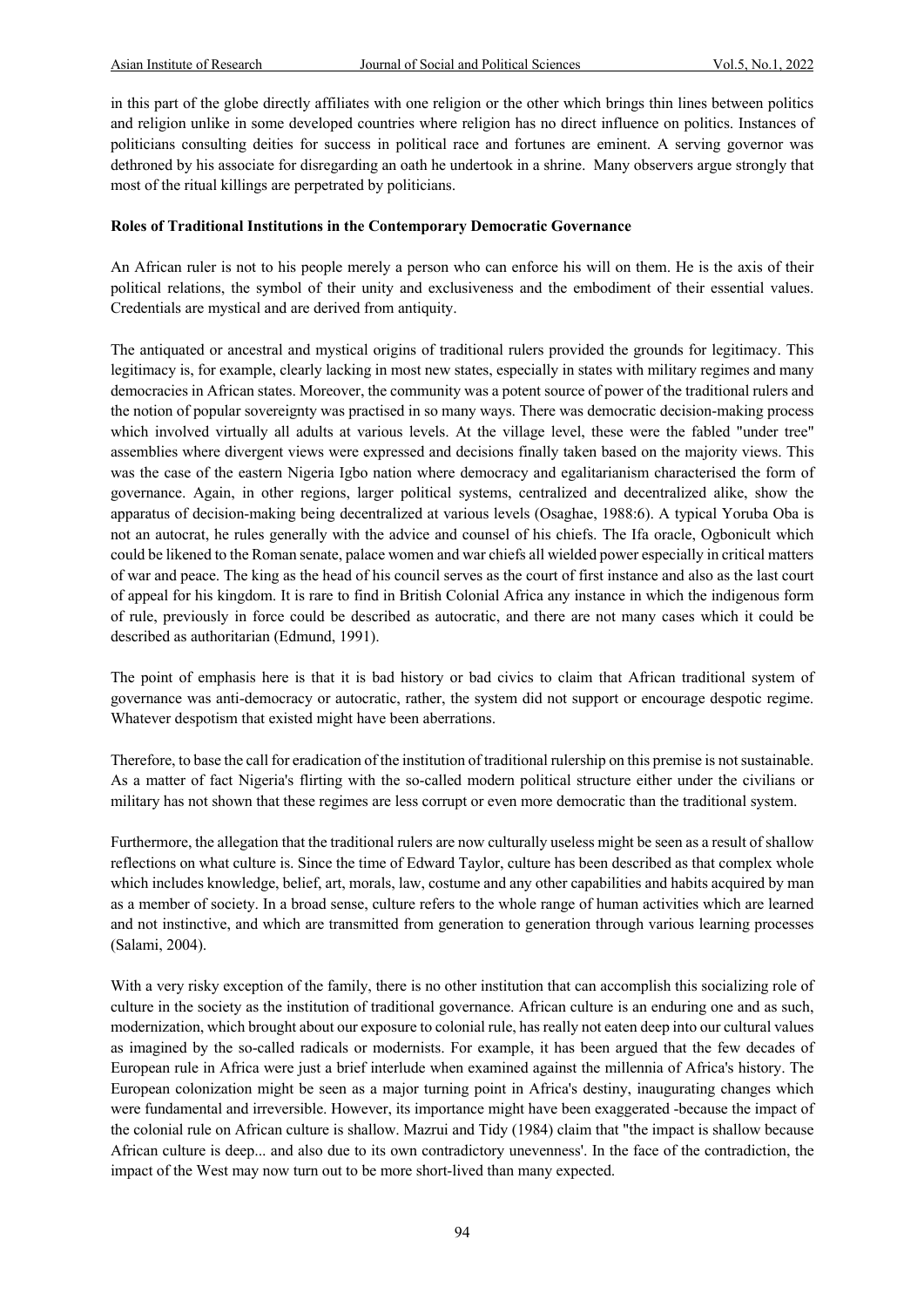Either African culture may reclaim its own or help Africa retreat to its ancestral authenticity, or Africa may struggle to find a third way. At present, the scenario of the third way is more plausible than the scenario of Africa's retreat to its ancestry, but neither possibility can be ruled out. In any case, whichever way Africa is taking towards cultural emancipation in Eurocentric world culture, the role of traditional rulers cannot be overemphasized.

A major problem which the adherents of the abolitionist school have is the confusion of modernization with westernisation in their bid for decolonization. We share Mazrui's claim that re-traditionalisation of African culture can in fact take modernizing forms, especially if it becomes an aspect of decolonising the neo -colonial African States. Mazrui emphasized that

Retraditionalisation does not mean returning Africa to what it was before the Europeans came. In hard assessment, it would be suicidal for Africa to attempt such a backward leap. But a move towards renewed respect (or indigenous way and the conquest of cultural self-contempt may be the minimal conditions for cultural decolonization in Africa (Mazrui and Tidy, 1984:298-299).

The majority of those who call for the abolition of the institution of traditional rulers were westernized elites who have been culturally alienated and have fallen victims of nee-colonialism. These people needed to be "born again" by returning to their sources. These culturally alienated elites must repossess the culture of the villages in order to achieve identification with the masses, understand their needs and problems and mobilize them for social and economic development. No doubt there is a need for cultural reappraisal in Africa, but this we can begin in a microcosmic form by a reassessment of the institution of traditional rulers instead of calling its abolition.

#### **Traditional Rulers and the Fourth Republic**

An attempt has been made to reappraise the cultural values of the traditional rulers with a focus on the Yoruba Obas. We have made the point that, contrary to the beliefs of the abolitionists, the traditional rulers who are a vital link between Africa's past and present play important roles in the socio political set-up of their various communities. Before now, there had been varying degree of responsibility given to the traditional rulers. For example, the 1979 Constitution of the Federal Republic of Nigeria (Schedule Three, Part II, Section B) provided for a Council of Chiefs in each state with powers to advise on customary law or cultural affairs, inter communal relations, chieftaincy matters and the maintenance of public order within the state. The traditional rulers are very important in dealing with all matters relevant to governance at the grass root level. This importance was recognised by the Political Bureau which recommended that their role should be confined to the local government areas where they have relevance. The Federal government accepted the recommendation.

The constitution of the Federal Republic of Nigeria, 1989, provided for the establishment of the Traditional Council whose functions, among others, include advising the local government council concerned on proposed development plans and in collecting of taxes as may be required, advising on religious matters where appropriate and promoting and advising on ails and culture. The advice of traditional rulers becomes very important especially now that the politics of religion is taking a very dangerous dimension. Since the 1989 constitution is an outgrowth of the Constituent Assembly's deliberations, one can say that the Constitutional provisions on traditional rulers represent the Assembly's position. This fourth republic in Nigeria could still benefit greatly from the traditional rulers if serious considerations are given the following suggestions.

These rulers are in very good positions to serve as catalysts of growth at the grass root level, a great majority (about 70%) Nigerians live in rural areas. Given the love and respect which they command among their people, agricultural development programmes introduced through them are likely to gain higher acceptance. At least 60% of the total Nigerian population depends on agriculture to eke out a living. In fact, kings still play prominent roles in the settlement of land disputes, the Land Use Decree (1978) notwithstanding. A study by Atte(19S6) in Okun area of Kwara State showed that the Obas are indispensable in the area of land administration, land in most rural areas of Yorubaland is tied to a complex of interrelated spiritual, social and cultural habits which cannot be broken easily by a single proclamation or act. In spite of the Land Use Decree (1978), the traditional land tenure system has continued to prevail in most rural areas and the Obas' court is the repository of knowledge about the whole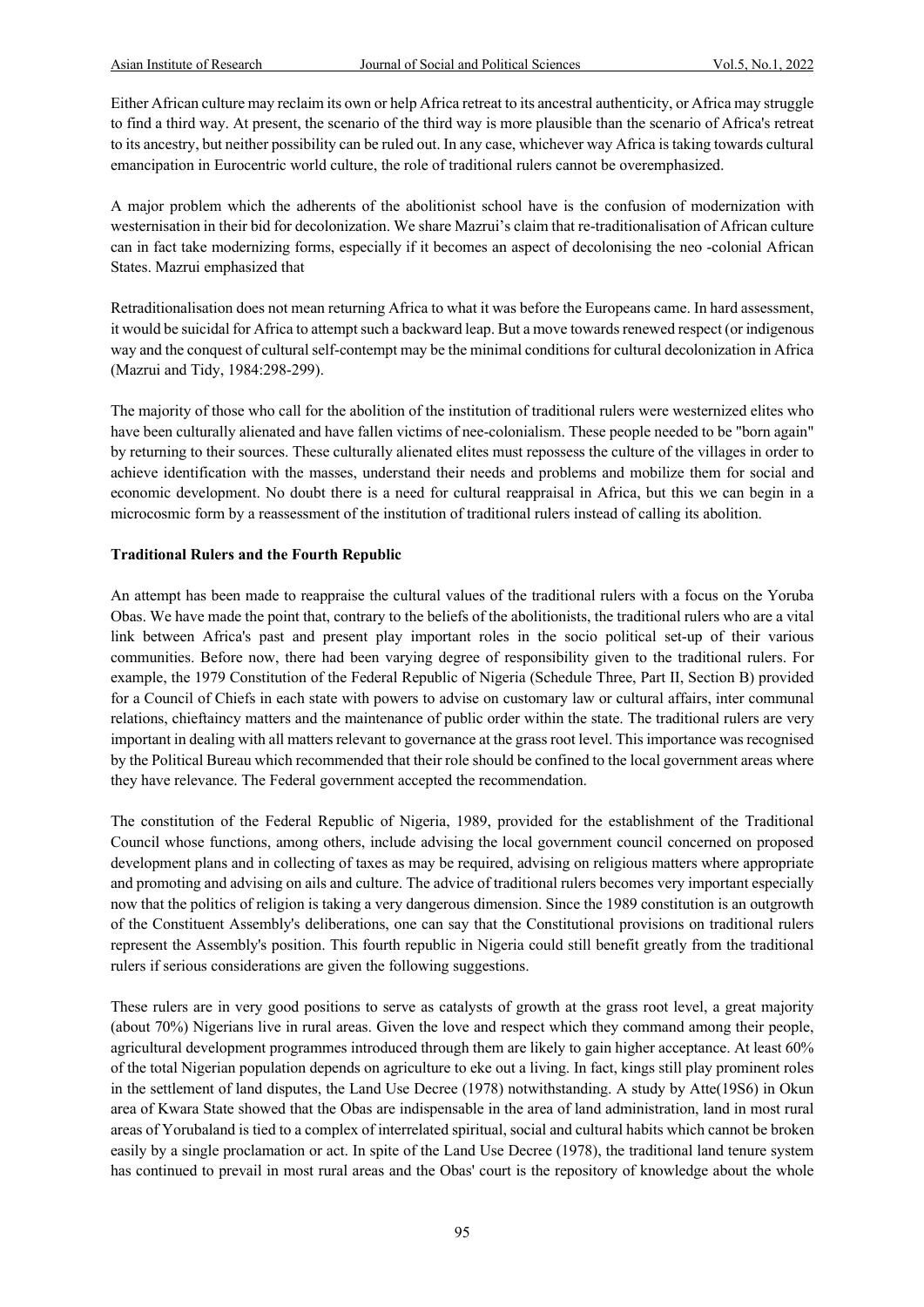domain. The Oba and his chroniclers know the exact boundaries of linage land and who owns what. Whenever land is required for public use, the Oba in council may compulsorily acquire an area of land and compensation may be paid for crops, economic trees and other structures on the piece of land. The traditional rulers regulate the system of social control over land.

Even though the traditional ruler may not have direct land rights, he is the head of the spiritual organization which guide attitudes to land. He is the priest of that spiritual entity called 'land' and therefore had tremendous influence on its exploitation (Atte, 1986).

The actions or inaction of traditional rulers meant a lot in stopping or fuelling various communal strife, especially in the oil producing Niger Delta Areas and other volatile communities in Nigeria.

Furthermore, if not for the timely intervention of the Sultan of Sokoto, Alhaji Maccido, and some notable northern Emirs, the Expanded Programme on Immunization (EPI) in northern Nigeria could have witnessed a total collapse in 2004. Health officers can therefore harness the support of traditional rulers to facilitate successful health care delivery services. Involving them is educative since it enables everybody concerned to get the real experience of thinking, discussing, deciding and implementing their own decisions which invariably may lead to rediscovery on the part of self and the community: Since organized community effort is very crucial to public health, efforts and every attempt should be made to solicit for support and cooperation of traditional leaders because of their tremendous influence in organising people (Salami, 2016).

In a similar view, traditional rulers could be very useful in the area of social mobilisation. In actual fact, during the past few years, they have been used in various campaigns of the government programmes such as the Universal Basic Education (UBE), the Operation Feed the Nation (OFN), War Against Indiscipline (WAI) and even currently in the programme of the National Orientation Agency (NOA). Traditional rulers like the Ooni of Ife, the Oba of Benin, Emir of Ilorin, among others, are looked upon by their subjects as embodiment of their respective cultures, traditions and social values and they definitely can wield immense influence in the area of social mobilisation. The 1989 Constitution (Promulgation decree) provides that the traditional council shall assist in the mobilisation of human and material resources towards self-reliance, community development and welfare within the area. This complements directly, the purpose for which NOA has been set-up. And, in fact, all successive Nigerian governments (both military and civilian) had used traditional rulers either as agents of political socialisation or as tools for legitimisation of their existence and their hold on power. Ibrahim Babangida's regime was no exception considering the roles played by the traditional rulers in resolving the May 1978 (anti-government) students' crisis. In October 1989, Babangida demonstrated a rare respect for the office of traditional rulers when he released from detention the popular Lagos Lawyer, Gani Fawehinmi to the Ooni of Ife. Reacting to his release, Gani Fawehinmi said the "traditional rulers could not be divorced from the socio-political and cultural activities of the society" (Daily Sketch (1990). Ibadan, Nigeria). While it could be argued that traditional rulers have sometime in the past been objects or agents of political manipulation or election rigging, it is indisputable that traditional rulers have been part and parcel of the political process and if the political process has led to intense corruption, nepotism and general political intolerance on the part of the political parties which either controlled the centre or the regions or both, traditional rulers could not be exempted from this general malaise -just like neither the military nor the academic could be exempted from the societal decay. Efforts to bring about a general improvement in the society will therefore necessarily include the traditional rulers. Also, we ask the traditional rulers to stay away from partisan politics and yet they are cuddled to boost the electoral fortunes of the politicians. Some intending politicians spend fortunes to acquire or purchase chieftaincy titles which will hopefully increase their political support. Even the westernized educated elites will engage the services of traditional rulers to settle private scores or land disputes in their villages or home towns, only to get back to the cities to call for the heads of these benefactors. If the governments and the elites solicit the support of traditional rulers as occasions demand, it is hypocrisy nearing self-deceit or outright dishonesty to say that they (traditional rulers) will not be relevant in Nigeria's Fourth Republic. Whatever one thinks about the traditional rulers, many still enjoy the support of their subjects. The reaction of Kano people in 1982 when the government threatened to remove the Sarkin Kano can be remembered. There was also another episode in Gongola in 1982 when the government attempted to create many chiefs of equal status in an attempt to dilute the influence of the Lamido. The community of Adamawa, particularly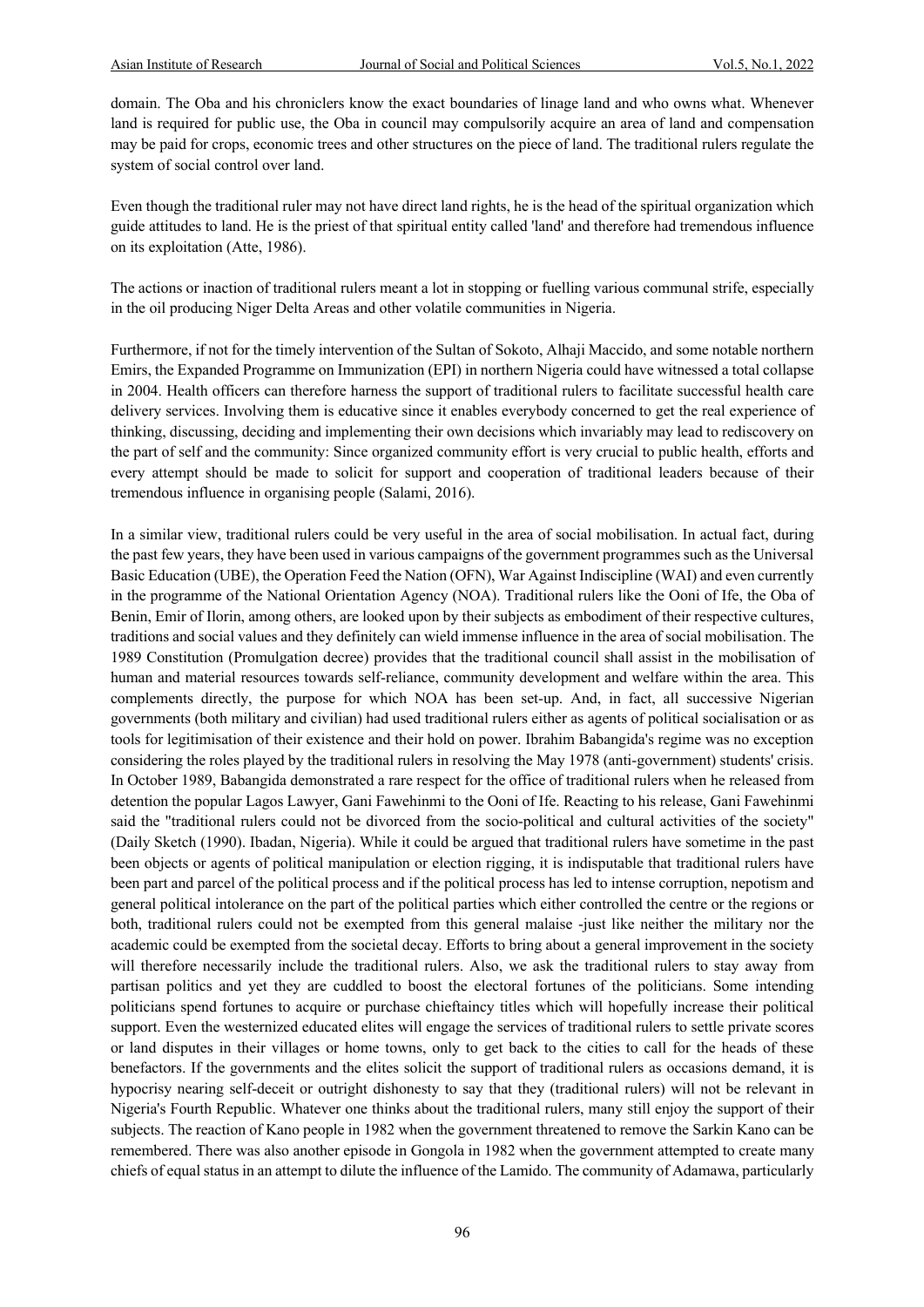Yola, reacted violently. Similarly, it is inconceivable that any government, civilian or military, will toy with the prominent position of the Sultan of Sokoto who is both a cultural and religious head of the Sokoto Emirate.

Contrary to the allegation that traditional rulers are economic parasites on the society, they are actually in positions to enhance the economic progress of their domains because of the enormous personal wealth they control. Apart from direct personal investments, these Obas can serve as loan guarantors for small holder farmers in their domain because they have an in-depth knowledge of the people and they can use traditional sanctions in loan recovery. This will particularly complement the Federal Government's current effort at boosting the activities of the Agricultural Credit Corporation and the National Economic Empowerment and Development Strategies (NEEDS). This way, traditional rulers can be economic boosters for their communities and they can effectively serve good purpose in rural development. Also, efforts at combating the wave of armed robbery in the country could be more rewarding if traditional rulers are made chairmen of their local community security committees.

Finally and more importantly, we share Osaghae's (1988) thought that in the conception and resolution of the central political problem of power, there is a lot to learn from traditional thought. Power, traditionally, was not personalized; the ruler did not rule or enforce his personal will. Power was conceived in sacred terms and could only be held in trust. Today, the conception of political power is directly opposed to this. Leaders personalize power, based on force and violence. Even where elections are held, there is no unifying bond between the political rulers and the ruled. Thus, leaders are not seen as symbols of unity and integrity and the notion of collective good as the first requirement of power barely exists. This anomalous conception of power contributes significantly to political instability and the legitimacy crisis for which African states have become notorious. The traditional emphasis on leader-led unity of purpose has a lot to offer in the resolution of these problems.

It is important to consider some of the ethnic groups that had fascinating political frame work and strong institutions of governance in Nigeria

#### **Hausa/Fulani Political Administration System**

The pattern of the administration was based on the centralised emirate system. The paramount authority was the emir who governed with the instrument of Islamic Shari'a jurisprudence. The emirate is a standardised structure with a clear command system. The Emir was assisted in his administration by a number of subordinate office holders which include; Galadima (who administers the capital), the waziri (head of officials), the Madawaki (commander of army), and Hakimi (district head) among others. The Emir court was the highest legal instrument throughout the emirate.

Functions of an Emir

- i. He appoints his officials
- ii. He performs ceremonial functions
- iii. He is the spiritual head of the emirate
- iv. He made laws and maintain order
- v. He imposes and collect taxes

From the command structure enshrined in the emirate system, the emir enjoys absolute powers and influence over his subject. It is a submissive loyalty drawn from the cultural belief tie to the Islamic faith.

#### **The Igbo Traditional Political System**

The Igbo had a decentralized system of government. The executive, legislature, and judiciary power were vested in the Oha- na eze, the council of elders, the ofo title holders, the family, the ozor title holders and Age grades (Okafor, 2000). The igbo society and administrative system was characterised by direct democracy, Republic and decentralization of power.

The Benin society belongs to the chiefly societies. The traditional Benin political institutions were arranged hierarchically with the Oba (king) at the apex. "Before the coming of the British colonial administration, the town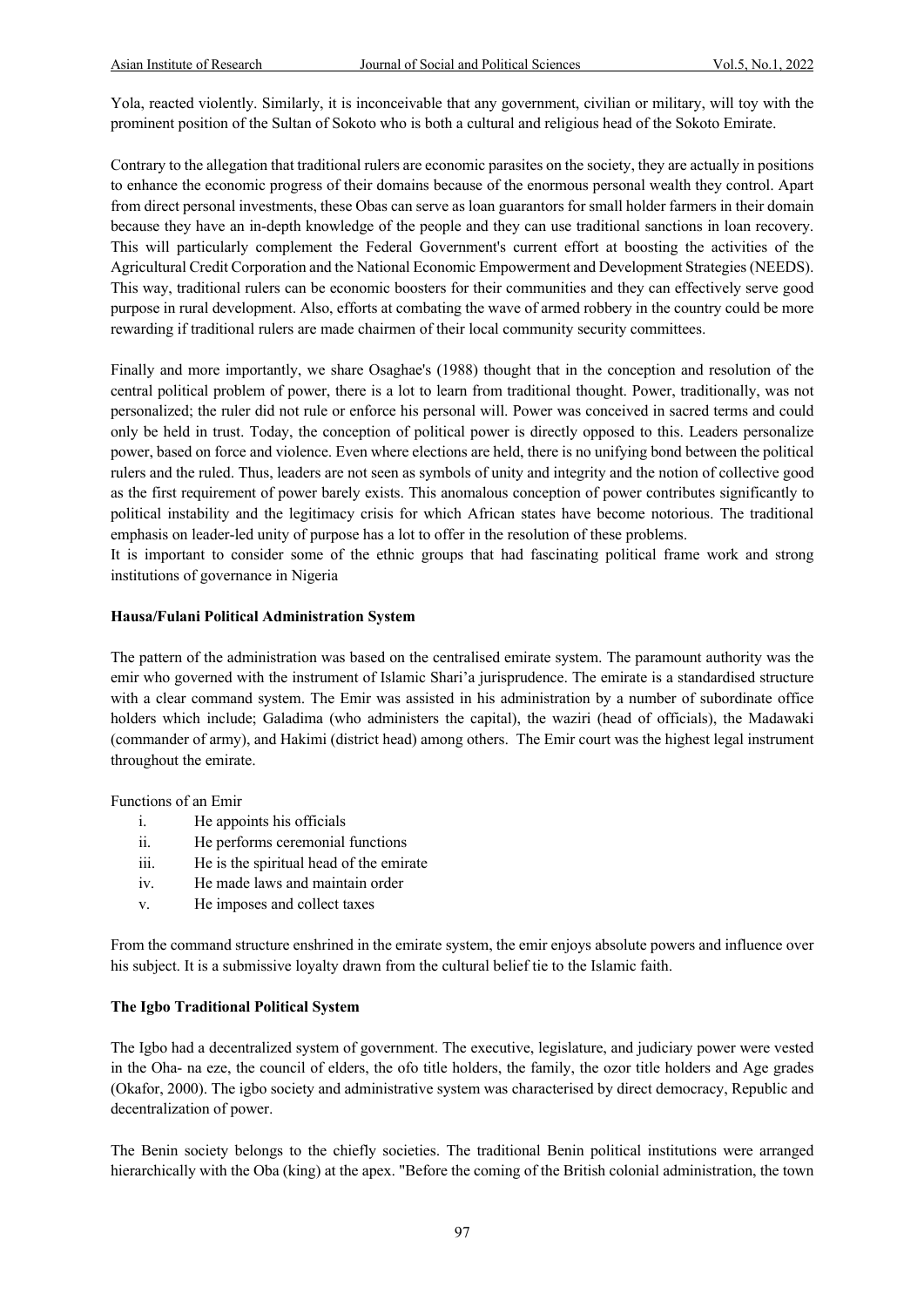Benin (ubini) was the key political unit upon which government rested in all Benin kingdom Atanda (1980). Every town, village or hamlet was under a responsible leader called King (Oba) (Okafor, 1972). This arrangement allowed the functioning of the central administration which gave room to independent governments in each kingdom. The central government of the kingdom was based at the capital while those of the subordinate towns and villages served as local government units.

What the hierarchical nature of government signified was that the Oba cannot rule alone but must govern only with the assistance and support of his Council of Chiefs (Ekhaemwen). The Oyo Empire was an example where the Alaafin was assisted by a Council - the Oyomesi consisting of between six or seven chiefs with the Bashorun as Chairman. The Oba could not be autocratic because the principle of checks and balances was strictly adhered to in various kingdoms and empires so as to curb the excesses of traditional rulers. According to Adewumi (1985), any tyrannical Oba was quickly brought to book by well-established indigenous methods of direct or indirect control". For example, senior chiefs could tell the Oba the desire of the people. They could depose him or ask him to go into voluntary exile or even insist on his committing suicide. Therefore, any Oba who treated the advice of his chiefs with levity did so at his own risk or peril. Using Oyo as a case study, the council, through their Chairman, the Bashorun, could proclaim the rejection of the Alaafin and could even advise him to commit suicide by presenting to him an empty calabash. However, it was observed that the Council of Chiefs alone could not depose the Oba without the tacit consent and approval of the secret cult called the Ogboni. Buttressing this point further, Shaw (1969) pointed out that, "even though the empty calabash was presented to the Oba by the council of chiefs, it was also liable to the approval of the Ogboni before the Oba could be asked to commit suicide". From the above, one can rightly conclude that the traditional political institutions imbibed some democratic principles where certain decisions are meant for ratification by some other higher authorities.

In the judicial realm, the Oba, assisted by the Council of Chiefs, administered justice, the Oba could impose judgement on all types of cases including banishment and outright execution. The head of each subordinate town, village or hamlet was responsible to the Oba at the centre. Administration in these places was often headed by 'Enogie'. In the judiciary sphere, the Enogie could tackle certain matters, which could still be subject to the final approval of the central government (the Oba). The Enogie paid annual homage to the Oba and also supplied the Oba with a definite number of warriors for the Oba's army.

Another significant characteristic of the traditional political institutions is the method of choosing their leaders. Traditionally, the founder of a village was usually appointed as the leader or the head of the village, with a member of the family, either the son or the brother or a cousin succeeding in perpetuity (Johnson 1976). However, where a group of people decided to settle in a particular place, the selection of the village leader (Enogie) was usually through those who emanated from the Royal Family. Each Royal family in Benin traces its descent to the line of Oranmiyan the father of Eweka1. Because of this, it is discovered that not anyone can become an Oba except those from the ruling houses; hence the office of Obaship is not rotational but hereditary. A council of seven kingmakers (Uzama N 'Ihinron) was responsible for grooming the heir apparent (Edaiken). The installation of an Oba was always marked by traditional ceremonies and rituals and the Oba was said to be sacred. In Benin, the Oba is the next person to the "Osanobua," that is, the Supreme Being-God. In the past, the Oba was rarely seen in the public. After installation, all the property (Aro- Enikao) of the former Oba would be inherited by the newly-installed Oba because such property belongs to the 'throne' and not an individual.

The line of emphasis throughout this analysis is in four basic areas of concern. First is the emergence of the ruler which as argued above is basically through the founder or first settler of a particular community often referred to as the ancestors. Except for the emirate system which emerged through Islamic revolution that ousted the then Hausa kings and replaced them with Fulani emirs, same method of emergence applied to virtually other kingdoms in Nigeria. Secondly, the system of governance which seems authoritative in nature with little variations in form of checks and balances appeared to be a common amongst the institutions. Thirdly, legitimacy and or source of power, the traditional institutions draw their legitimacy from the custom and cultural heritage of the community. Since the institution remains the recognised custodian of the traditional values and custom of the people, it therefore enjoys the privilege that accompanied such burden. The last is the supremacy of the ruler's decision and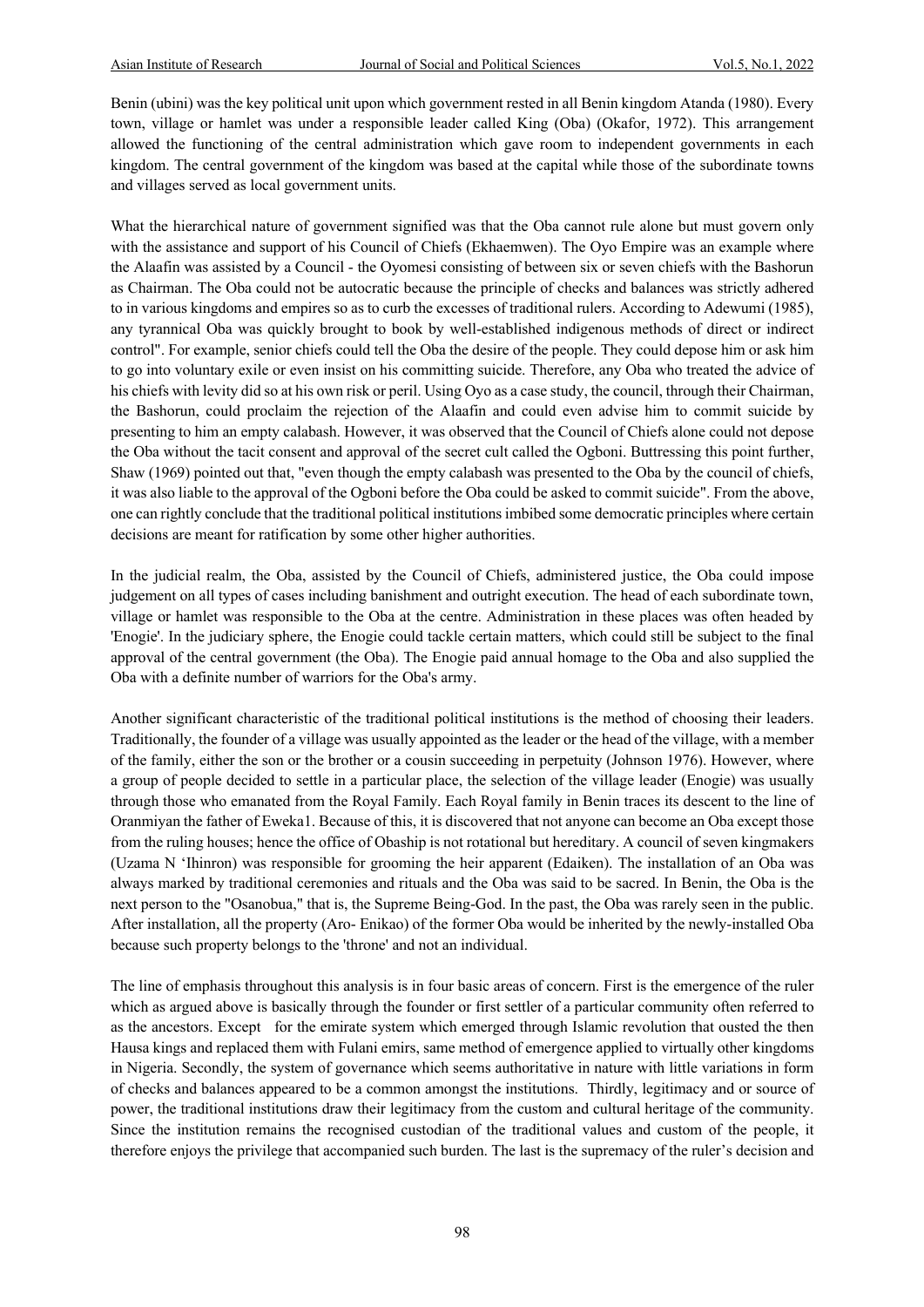the tenure of office. There is no specified time limit for any traditional ruler till he dies and be succeeded by his son or member of the ruling class (Osaghae, 1988).

#### **Democracy**

Democracy literally means "rule by the .people. Democracy is a political form of government in which governing power is derived from the people, either by direct referendum (direct democracy) or by means of elected representatives of the people (indirect democracy). This is why the framers of the constitution insisted that an indirect democracy approach to government would be the best methodology in creating a new nation. To ensure that the will of all the people would be carried out and that the minority would still maintain their basic rights, a system of "check and balance" was established and the right to free speech and assembly insure through the constitution (Bamitale, 2016).

Democracy is built on the citizens, the freedom of these citizens to associate with one another for the realization of their ideals and the defence and promotion of their interests; and the freedom of these citizens to choose between the different political platforms of various political parties and candidates, and to see the actualization of the platforms they have voted for if their choices win.

#### **Features of Democracy**

- a. Democracy is a form of government where power and civil responsibility are exercised by adult citizens, either directly or through freely elected representatives through the vote (Embassy, 2008).
- b. It is based on ensuring the common welfare and respecting individual rights. For this reason, democracy usually disagrees with any form of centralized power and seeks to confer power at different levels, understanding that each of these levels must be receptive and accessible to the people.
- c. The democratic model understands that one of its primary functions is to protect and promote human rights, freedom of expression and religion and access to equal protection of civil rights according to local law.
- d. Within democracy, citizens should be able to organize and participate actively in political, economic and cultural decisions related to the community.
- e. Democracies must periodically carry out free election processes, open for citizens to exercise their right to vote. Likewise, it must offer the possibility to any citizen to be elected by popular vote.
- f. Citizens within democracy have the right and duty to participate in the political system which, in turn, was created to protect their rights and freedom.
- g. Democratic societies are committed to the values of tolerance, cooperation and commitment. According to Mahatma Gandhi, intolerance is itself a form of violence and an obstacle to the growth of a true democratic spirit.

#### **Majorities and Minorities**

All democracies can be defined as systems in which citizens can make political decisions freely based on the will of the majorities. This means that democracy is characterized by decisions taken by the majority of individuals; however, it is important to clarify that the needs and rights of minorities must always be taken into account. Every time a law is built and passed, democracy must ensure that the interests of both majorities and minorities are balanced.

If a legitimate decision is made by the majority of individuals, but that decision adversely affects the fundamental rights of the minority of individuals, democratic principles dictate that that decision must be adjusted to reflect that which is just and equitable for all citizens. In this way, democracy ensures that each individual is represented at any level of democracy. This principle of decision-making by election of majorities and respect for the rights of minorities must govern all democratic models in history, regardless of culture, population or economy (Turner, 2017).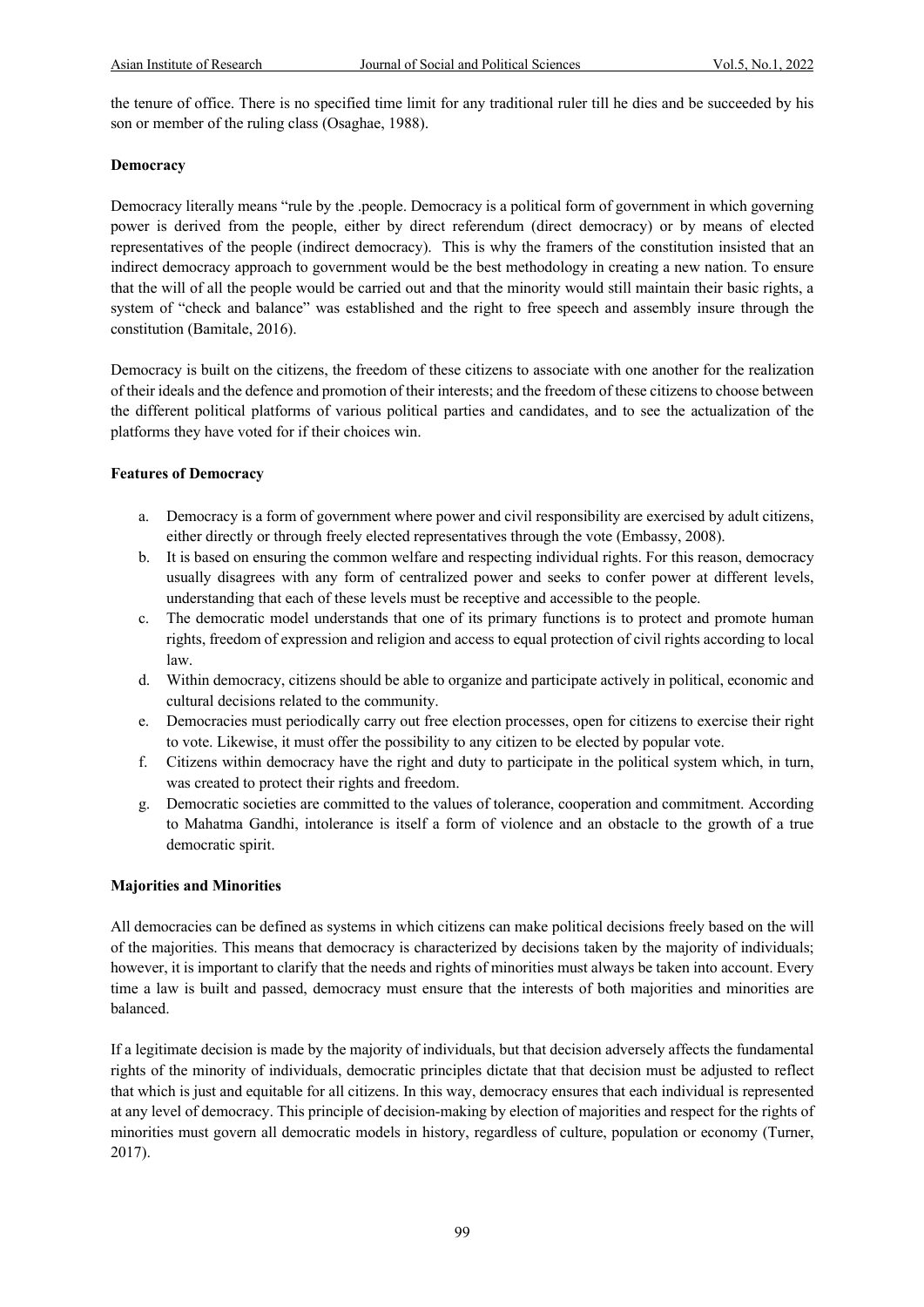#### **Principle of protection**

A true democracy promotes the protection of human rights and citizens' rights according to local legislation, political agreements and the constitution. These rights include freedom of expression and religion, equal access to the protection of the law, the right to privacy without interference by the government and the right to be treated justly as required by law. In some countries, democracy ensures the right to education, an effective health system and freedom of the press. It also punishes discrimination based on sexual orientation or physical limitation.

On the other hand, democracy must guarantee that there is no centralization of power in one place. In this way, power is distributed at different levels and is exercised by different institutions locally. These different sectors of the government have particular processes that they must fulfil and can be audited and punished if they are not doing their duty (Quigley, 2017). The positions of government representatives in different instances and levels should be exercised for limited periods of time. In this way citizens have the opportunity to elect new representatives from time to time. Democracy, in this sense, seeksto give the possibility to any citizen to be elected by popular vote to hold a government office and seeks to avoid that power is always located in a single individual.

#### **Theoretical Foundation**

Keeping in mind the seemingly setbacks of the traditional institutions and the continual squabbles about their relevance today, Nigeria traditional institutions have the potentials to facilitate democratic transformation and socio-economic development. To explain this potential, attention is paid on the dynamics of both the leadership and values of traditional institutions.

#### **Traditional Authorities**

Understanding the dynamics of traditional authorities entails distinguishing between the social position of chiefs in the centralized political systems and that of elders in the decentralized systems. With respect to chiefs, their role in fostering democratic governance and socio-economic development largely depends on a number of factors, including the nature of the state; the level of democratic awareness of the population, which is influenced by the nature of traditional political values and level of education; the mechanisms of accountability of the chieftaincy system; and the administrative effectiveness of the sitting chief. (ECA, 2004). This paper therefore adopts the hypothesis utilised by ECA for a similar study on Africa continent generally in 2004.

The hypothesis is expressed as follows:  $Y = f(Sn, Pa, Ca, Ce)$ , where Y stands for the potential role of traditional authorities in promoting socio-economic development and democratic governance, Sn represents the nature of the state, Pa represents political awareness of the population, Ca represents the mechanisms of accountability to the community of the chieftaincy system, and Ce represents the administrative effectiveness of the chief. It is generally agreed that, since the loss of independence by Nigeria societies and the formation of the colonial State, chiefs have essentially operated between two political and social forces. On the one hand, the State often attempts either to coopt chiefs or to abolish their authority altogether, especially if they fail to comply with its demands and directives; on the other hand, communities expect their chiefs to be custodians of their collective interests. Chiefs, like most other political leaders, can be expected to have conflicting tendencies; either to advance self-interest at the expense of community interests, or to curb their self-interest in order to promote community interests. The pursuit of either tendency is, however, constrained by the demands that the State and their communities place upon them. Chiefs cannot ignore the demands of the State, as they retain their position at the State's pleasure and often they depend on the State for resources. This dependence compels them to perform tasks that link the State with rural communities. At the same time, chiefs have to provide some protection for the interests of their communities in order to maintain the legitimacy of their leadership. The claim by Uche, (nd) that a chief commits political suicide if he fails to perform what his/her community expects is largely true since a chief cannot stay in power for long without commanding legitimacy within the community. Being under pressure from the two sides, the most basic self-interest of chiefs is likely to revolve around the preservation of their position, which is predicated largely upon their effectiveness in negotiating between the demands of their communities and those of the State. These two sets of interests may often conflict with each other. In other words, chiefs are motivated to maintain legitimacy through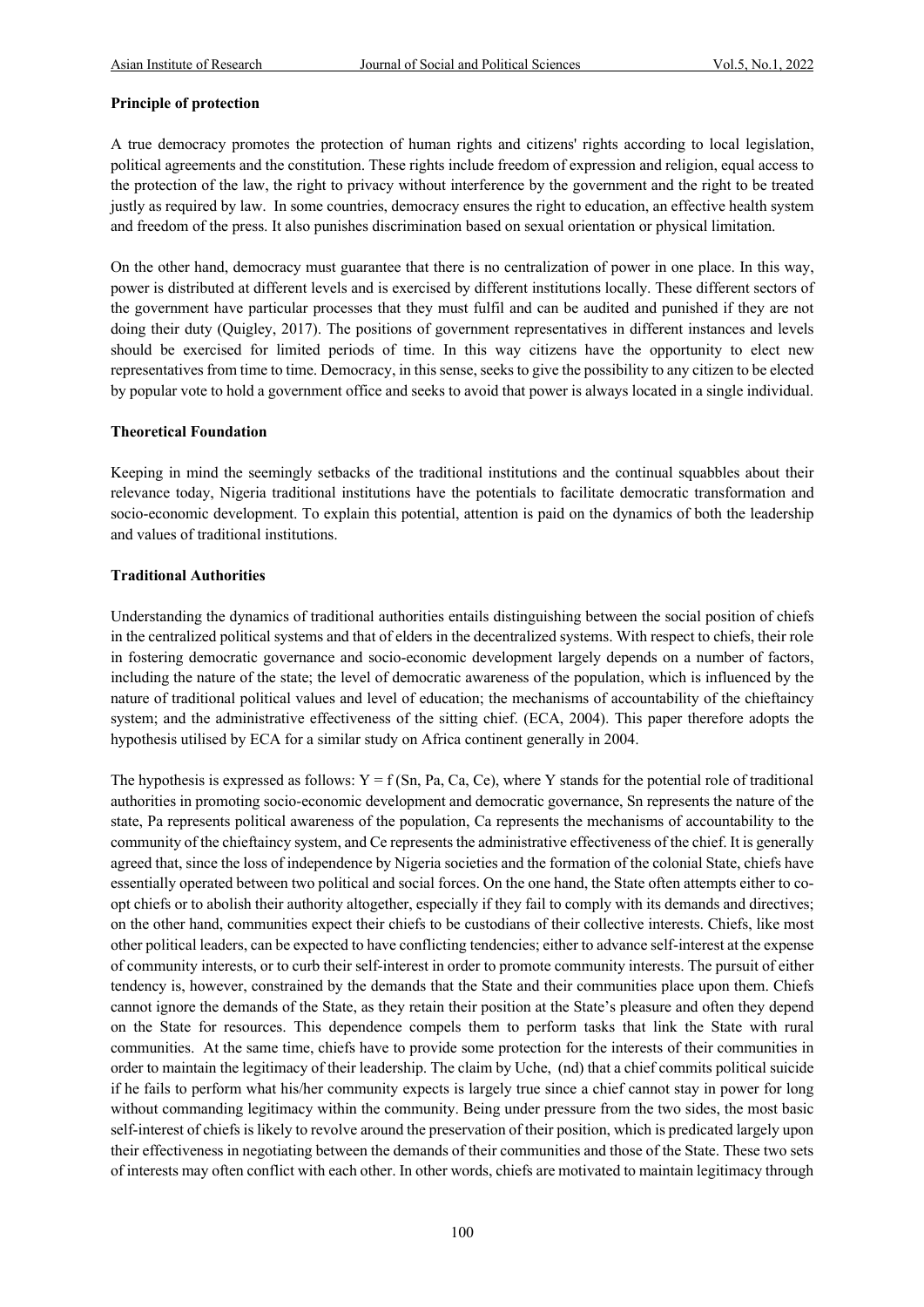the allegiance of their communities, which requires responding positively to community demands, and by securing recognition by the State, which also requires responding positively to the State's demands. Despite the community's heterogeneity, its demands are likely to revolve primarily around issues of development and democratic governance (Bamitale.2016). The level of political awareness and level of education of the community can also be expected to affect the ability of the community to articulate its demands and exert pressure on chiefs. The nature of the demands of the State, on the other hand, varies with the nature of the State. In a democratic environment where the population exercises control over the activities of the State, the demands that the latter places upon chiefs can be expected to coincide largely with those of the communities. A democratic system can also be expected to allow chiefs the freedom to choose political positions without reprisals from the State. Under these conditions, it is unlikely that the administrative role of chiefs would deviate significantly from the harmonious demands of the State and the community. In this era of democratization, in which Nigeria societies are engaged in an intensive struggle for popular political participation, chiefs who lag behind a progressive state in advancing the interests of local communities expose themselves to extinction. The people can easily vote with their feet by abandoning chieftaincy and embracing the institutions of the State. The State can also easily bypass or dismiss chiefs who lose legitimacy. Under such conditions, self-preservation is likely to force chiefs to act as agents for the advancement of local interest, which in turn will coincide with the promotion of development and democratic governance. In the process, however, the chieftaincy systems, and especially those with weak mechanisms of accountability, are likely to be transformed. In other words, under a democratic State, chiefs have to contribute to the empowerment of their communities in order to sustain their legitimacy and the more empowered rural communities become, the more likely traditional authorities are pushed to become agents of development and democratic governance. A democratic State can also be expected to facilitate reforming and integrating traditional institutions into the modern governance structures. In a democratic political system therefore, we can expect to have all three entities, namely the State (S), chiefs (C), and the population (P) pushing towards a democratic system of governance and development, as depicted in the simplified model below:

#### **a.** (Despotism)  $S \rightarrow C \rightarrow P \rightarrow (D$ emocracy & Development)

In a situation where the functionaries of the State are despotic and self-serving, the demands of the State and those of the population can be expected to be in conflict, or to move in opposite directions as the second and third models depict. Reconciling the conflicting demands of the State and those of the community becomes difficult for chiefs when the State is undemocratic. They cannot ignore the State, as they serve at its pleasure. Often they are also corrupted by the rewards they obtain from political leaders in return for their support to such leaders. Still, even corrupt chiefs cannot completely ignore the demands of their communities without considering the risk of completely losing their legitimacy which would be costly for them because without the allegiance of their communities and their ability to maintain some link between the State and the community, their value to the State is also likely to disappear. Under these conditions, chiefs would face two options. One option is for them to meet the demands of the State and manipulate or ignore those of the community, as depicted in the second model. However, this strategy is likely to be unsustainable, especially in cases where the mechanisms of accountability and the political awareness of the community are fairly developed. The price for neglecting the interests of the community is that chiefs lose legitimacy and eventually their relevance to the state.

#### $(Despotism) \leftarrow S \leftarrow C \ P \rightarrow (Demoracy \& Development)$

The second and perhaps more likely option is for chiefs to attempt to meet some of the demands on each side (depicted by arrows pointing in different directions in model C so that they do not endanger their social position. In the process of taking a middle-of the-road position, chiefs provide some refuge to their communities thus mitigating the impact of the despotic State. Such a role, of course, requires effectiveness on the part of the sitting chief.

#### **c.** (Despotism)  $\leftarrow$  S ? C ? P  $\rightarrow$  (Democracy & Development)

Under a tyrannical State, the ability of chiefs to protect the well-being of their communities is likely to be limited, especially in the more centralized chieftaincy systems with less stringent mechanisms of accountability. The basis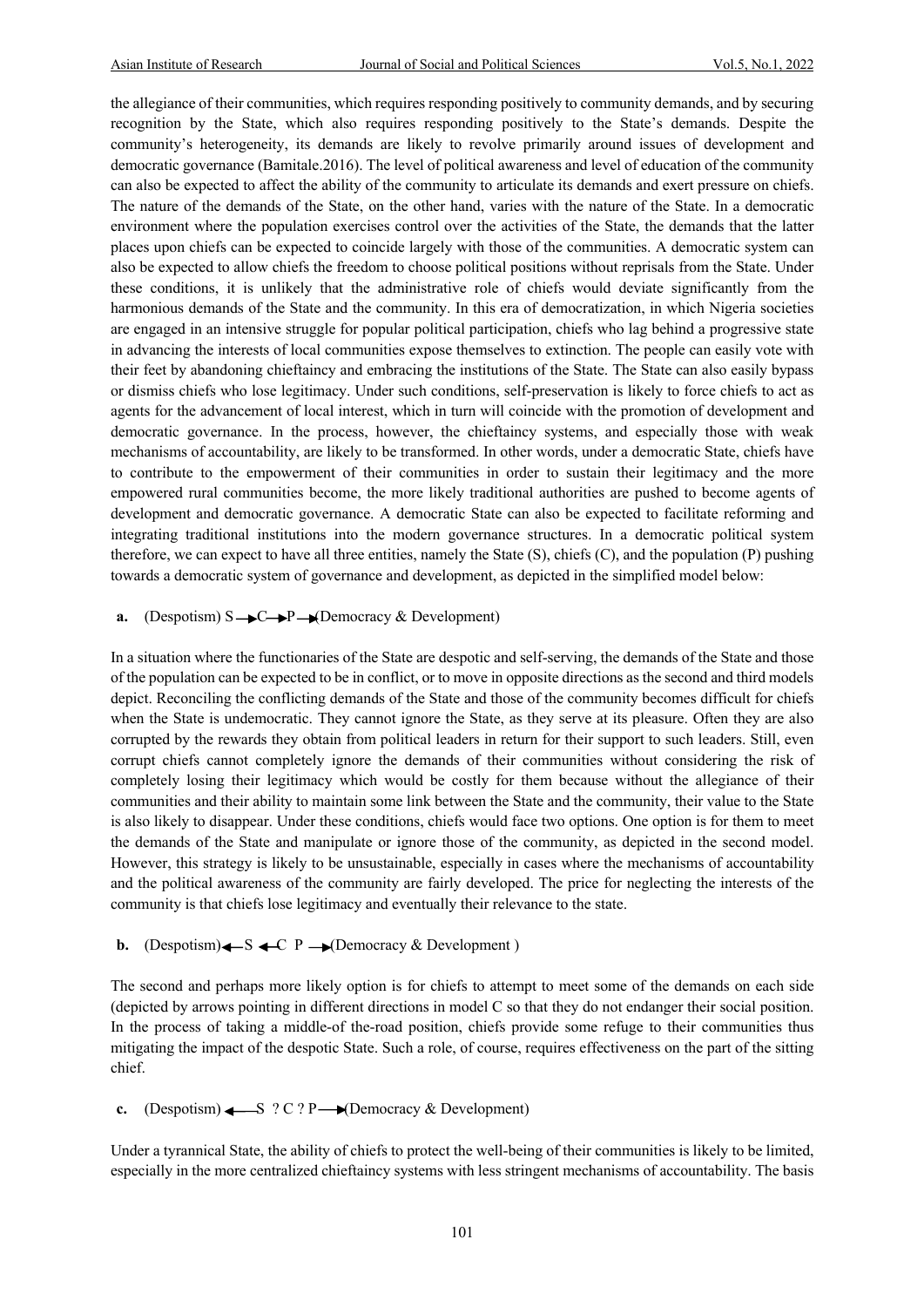for integrating traditional institutions with the modern governance system with a view to attaining better governance would also be largely absent. However, it is likely that the interests of the community would be better served under chiefs than without them, under a self-serving despotic State, Uche(nd)

#### **Convergence of Traditional Political Values with Modern Democratic Governance**

The nature of their underlying political values is another factor that gives traditional institutions the potential to contribute to Nigeria's democratization process. It is likely that the more traditional political values converge with democratic principles in their dispensation, the greater would be their potential to contribute to democratic transformation of the state. It is always risky to generalize about Nigeria traditional institutions, given their diversity. Nevertheless, the most common political values and practices in the decentralized political systems include:

- a. Decentralization of power;
- b. Direct participation in decision-making;
- c. Resolution of conflicts by narrowing differences;
- d. Respect for dissent and protection of minority views and interests by requiring consensus on decisions; e. Narrowing the gap between the rulers and the ruled through direct participation of all adult males in making and in enforcing rules;
- f. Shortening the term of service of office holders; and
- g. Equitable access to land.

These values clearly contradict claims that the political culture tends to be vertically organized in rural Nigeria societies (Amadi, 2007). Such practices are also not limited to decentralized systems. Most of these values are widely held at the grassroots level in most chieftaincy systems. As a result, they are Nigeria political values rather than political values limited to a specific type of a political system. Undoubtedly, traditional Nigeria political values have limitations that necessitate reforms, particularly in the area of gender relations, as indicated in the first section of the paper. This limitation notwithstanding, there is little doubt that Nigeria political 19 values, especially those of the consensual systems, converge with modern democratic political systems, which are crafted to allow the general population to exercise control over decision making on issues of public concern (Beetham, 1992). The identified traits of such political values and practices clearly enable local communities to control decision-making in so far as this affects their collective interests. However, perhaps because their development was blocked by the combined effects of Africa's colonial experience and subsequent neglect by the post-colonial State, traditional Nigeria values and their conflict-resolution mechanisms remained largely confined to the local level. As a result, they operate the basis of direct participation rather than on a representative basis, and decisions are made on a consensual rather than on a majority basis. Both of these arrangements reduce the need for electoral contests. In other words, Nigerian political values converge with the essential characteristics of modern democracy. The mechanism by which Nigerian democratic values are exercised, however, vary significantly from those of the modern democratic system of liberal democracy. Some of the mechanisms by which Nigeria traditional democratic values are practiced are inapplicable at the state level in their present form. It would, for instance, be impractical to have direct participation of the population in decision-making beyond the village or local level. It would also be hard to imagine all state-level decisions being made on a consensus basis. Some of the modern mechanisms of democracy are, therefore, indispensable for contemporary Nigeria. However, the imported mechanisms were largely developed in post-industrial and post-state- building (nation-building) conditions. As a result, some aspects of these imported mechanisms are inconsistent with preindustrial and pre-state-building realities of Nigeria. The majority-based electoral systems, for example, are unlikely to resolve conflict resulting from disagreements over the terms of incorporating various ethnic entities into the State. Nigerian social condition, therefore, requires that some mechanisms of traditional institutions are applied to complement the modern mechanisms of democracy in dealing with the critical problems that cannot effectively be addressed through the latter alone. Once state-building and transformation of the peasantry are achieved, the traditional mechanisms are likely to converge more fully with the mechanisms of modern democracy. In other words, the more advanced state-building becomes, and the further Nigeria state moves away from their present pre-industrial mode of production, the more likely it is that their traditional mechanisms of democratic values would also evolve closer to the mechanisms of modern democracy. Traditional authority is also likely to be transformed in tandem with the transformation of the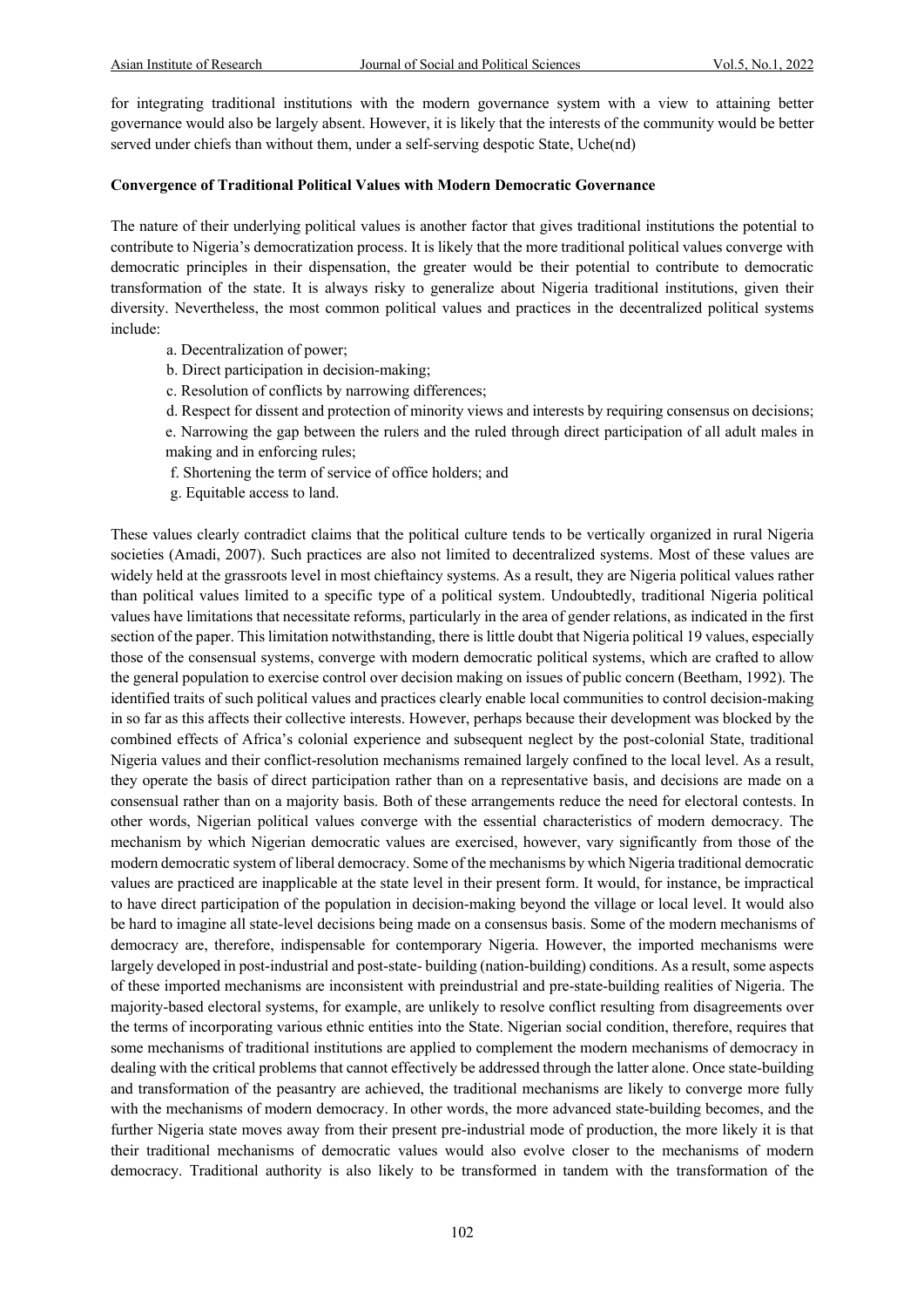traditional mechanisms. We now examine some areas where the application of the traditional mechanisms would make a significant contribution to Nigeria's socio-economic transformation.

#### **Impacts of the Traditional Institution on the Nigerian Democracy**

The traditional rulers, from the foregoing discussion, enjoyed substantial amount of control and influence over their followership. This is largely due to the structure and belief system that define traditional societies. The unwritten laws which are believe to be from the "above" conferred armada of control and powers for the rulers to rule through the dictate of unseen deity and religious dictates. The fact that the governance system is more of control, the rulers inadvertently became "demigods" with absolute powers to dispense. This is why the administration system is better characterised by the use of force, prodigality of the ruling class, monopolised administrative powers, unquestionable exercise of powers (absolute power), gender discrimination and unity of religious belief among others (kanu, 2015).

Considering the nature and character of this traditional institution, and given the fact that it still exist side by side the modern system of governance that promote participation and freedom, social change becomes very slow. This is because of the social overlap between the tradition and modern governance philosophies. The continuous and seemingly unending existence of these philosophical strange bed fellows, a frontier of yet another cornucopia of challenges emerged to inhibit sustainable social, economic and political progress. The impact of this could be viewed in the areas of; a Rent seeking behaviour of political leader who represent the state similar to what was obtainable in traditional governance (Ajid, 1996). Secondly, a clear economic blueprint for national growth and development is lacking since the old order personalise common wealth to remain economic supremacy of the stronger above all. It is difficult therefore for the leaders today to democratise economic opportunities for national growth through a focused public policies and programme. This is because total disconnection from the old order of personal enrichment appears somehow impossible. Thirdly, the judicial institution remains perpetually weak as it operational existence is often manipulated by the executive to subvert justice in favour of the state. The higher the status of an individual the more immune he becomes to justice administration in Nigeria. Cases of corruption involving office holders and high profile politicians and elites can remain for decays in courts without being dispensed off. This scenario has even culminated into political socialisation of corruption where judicial conviction against a suspected corrupt individual is termed political witch hunt and or sectional or religious bias. Surprisingly, a case of common theft, misdemeanour involving low profile citizen is given speedy hearing leading to a conviction without any of these ethnic colourations. Nigeria today hardly can it survive on clear and purposeful political direction that hold a prosperous social and economic agenda for the nation. Political affiliation and agenda can appear nationalistic but the practice and attitudes of politicians is no less than a human tragedy because of regional jingoism, ethnic chauvinism and religious bigottory that are confrontational to national consensus and integration. This is what combines to describe the political movements in Nigeria. Fourthly, is the case of ethnic undertone of electoral process and contests. Electoral exercises and engagements in Nigeria have a record of violence and destruction among opposing groups in event where of one of the political parties loses (Antony, 2008). Conceding defeats is often difficult because of sharp sectional divides and some obvious social factors that define us. Fifthly, Political leaders mostly personalise public property and monopolise governance process as seen in the traditional governance. This provides premise for the promotion of subservient loyalty to the leaders who allocate economic values and patronage to his loyalists. Sycophantic followership, hypocrisy and scheming to win patronage and attention of the leader become lucrative since the leadership gets flattered by such subservience compliancy. Government developmental project are distributed along social and political considerations and not for national interest.

#### **4. Conclusion and Policy Recommendations**

Traditional institution and governance is not by all purposes inimical to progressive and sustainable development especially when viewed against nations that operate under traditional institutions like Saudi Arabia, Morocco and many other countries. These countries have apparently achieved a considerable progress in social and infrastructural developments. The problem of many African states and mostly Nigeria comes from heterogeneity of the society that has divergent cultural values which compete amongst themselves for supremacy and dominance.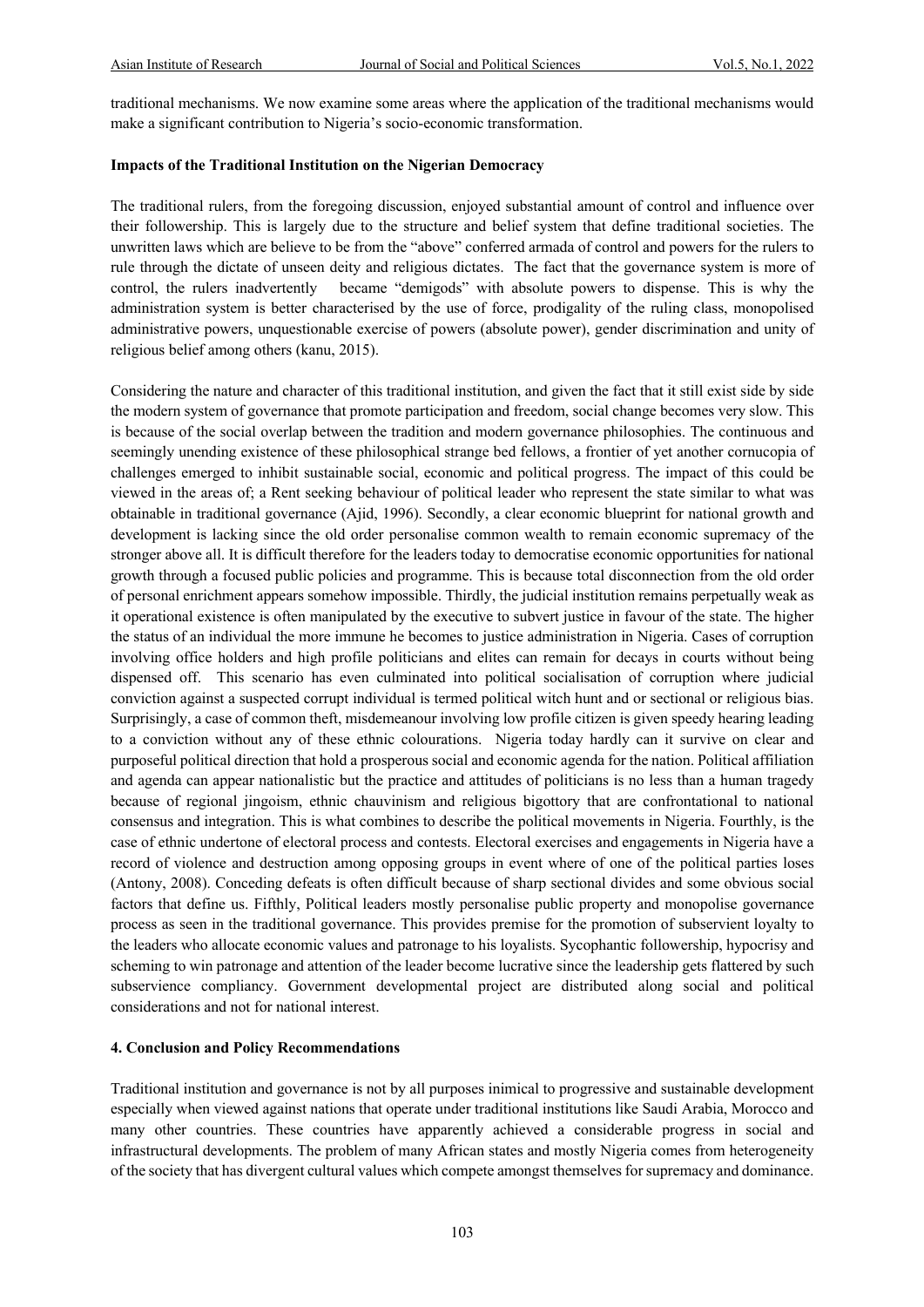Each ethnic grouping strives to gain preeminence over others in political, social and economic management. Competition and rivalry within this heterogeneous social organisation inadvertently open space for sectionalism and or cultural definition culminating into seated hatred that frustrates national patriotism and sustainable development. This is the case of many African countries like Kenya (Anthony, 2008), central Africa, Ivory Coast, sierra Leon and Nigeria among others. Electoral contests in these countries generate lots of tension and anxiety over possible post electoral violence. The 1966, 1992, 2011 post-election violence in Nigeria, the one in Cote d'ivoire during Loren Gbagbo were typical of ethnic induced post-election violence. The absence of national consensus and unity to form a common front for collective development characterised the social metabolism of most African countries. With this, social change and economic development can only last on assumption but certainly not a reality. Democracy and development agenda is only a facade behind which common wealth of the nation is cornered for the ruling class adventures. Diseases, corruption, unemployment, hunger and squalor are gaining more grounds in Nigeria and indeed other African countries in the face of abundant wealth and natural resources. This is so because there is apparently lack of committed efforts through national economic and developmental policies by the political leadership to instigate and propel sustainable development.

All these socio political and economic upheavals find their root to the inability of the Nigerian nation to management the heterogeneity and tap the advantages inherent in national diversity. It is on the strength of these setbacks that the following recommendations were proffered.

Firstly and the most needed one is immediate structural reorganisation of the county along regional identity. This will reduce or even address the regional rivalry in the nation. Focus will be on the development of autonomous region as powers and economic resources were concentrated for just the regional development. This was the case in the 1960's before the creation of states. Political leaders were closer to their people, the enthusiasm and regional patriotism was higher than the mere impossible national patriotism.

The need for sincere economic reforms is paramount. These will allow the regions to focus on their resources and economic potentials for self-development. For instance, when Nigeria state operated under the regional arrangement in the 1960's, each of the three dominant regions were known for a specific area of economic strength. The northern region was rich in grand nuts, cotton, animal and other food crops. This was what defines the region and its economic profile. But shortly after the dissolution of the region and immediate unification into state system couple with the oil boom in the seventies, focus on agriculture was shifted to petro dollar, thereby making the agricultural rich states redundant and the people enveloped in poverty that still remain dominant in northern Nigeria.

Strong institution of governance is required. This is institutions should focus and emphasis transparency in fiscal governance and general administration of a new Nigeria. Sensitisation and awareness become necessary for every citizen to understand and promote quality, respect and dignity of man and his existence and the potentials to contribute to the development of the society. Lastly is the need to promote the understanding of the ideals of democracy and good governance in Nigeria, social equality and equal opportunities for self-strive.

#### **References**

- Adewumi, J.B. & Egwurube, J. (1985) *The Roles of Traditional Rulers in Local Government*: Historical Perspective in Aborisade O. (Ed.) Local Government and Traditional Rulers in Nigeria. Ile-Ife: Unife Press.
- Amadi, E.O. (2007) *Traditional Rulers Bare their Minds on Increasing Strained Relations with Elected Local Government Functionaries*, This Day Newspapers, October 10.
- Anthony, Otieno Ong'ayo (2008), *The Post-Election Violence in Kenya*; An overview of the underlying factors. Retrieved from www.pambazuka.org/governance/post-election-violence-kenyaanoverview-underlying
- Atte, O.D. (1986), *Towards Agricultural development, the role of traditional rulers and Local Government in land management policy in Nigeria.* Daily Sketch, Ibadan: Nigeria, October 15 1998
- Bamitale Omole (2016), *Traditional Institutions, Democracy and Development*: Role of Oba and its citizens. Retrieved from www.thisdaylivw.com/index.php/2016/06/12/traditiobal on June 12, 2016